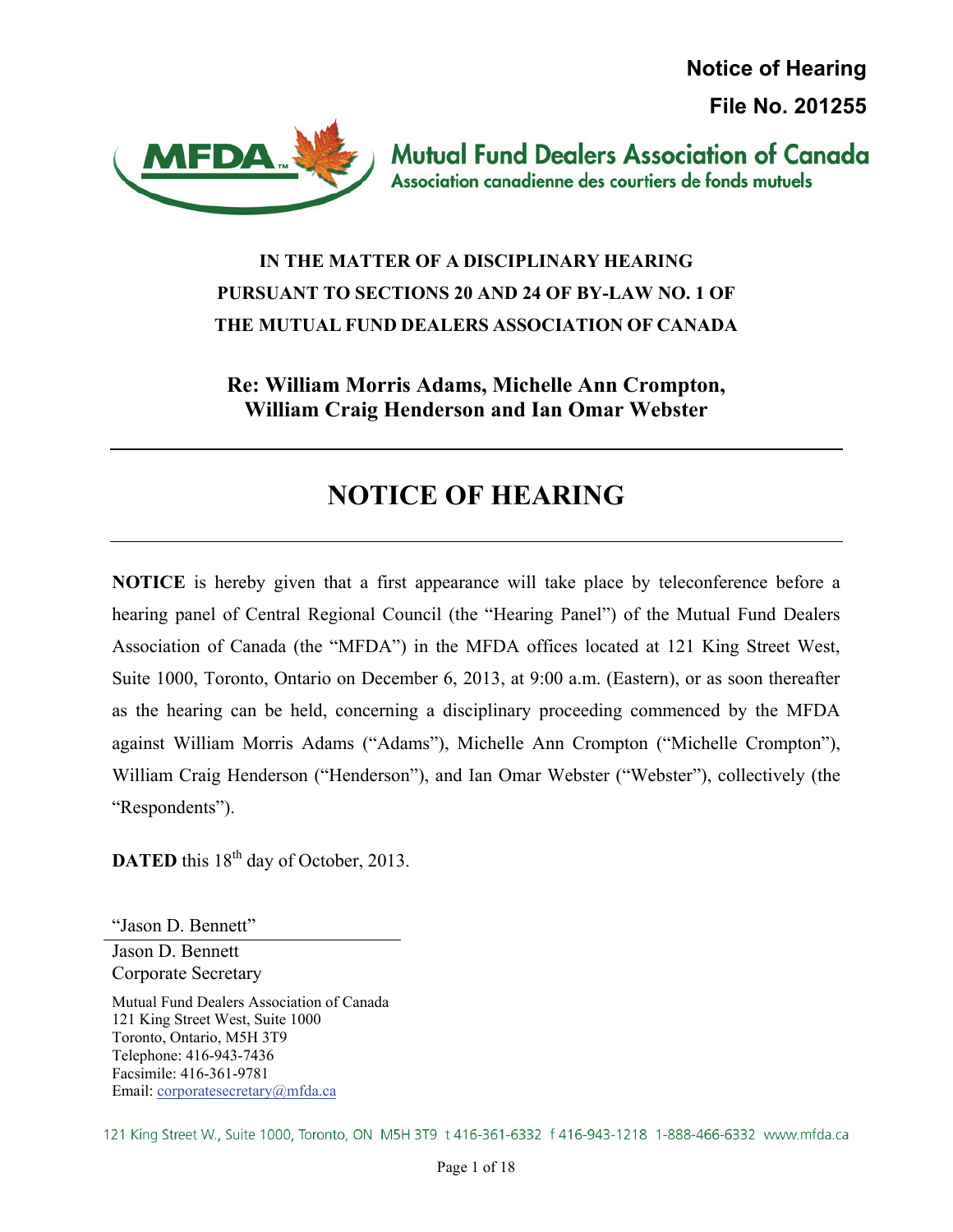**NOTICE** is further given that the MFDA alleges the following violations of the By-laws, Rules or Policies of the MFDA:

**Allegation #1**: Between October 2008 and December 2008, Adams signed new account opening documents as the mutual fund salesperson responsible for the accounts of at least 12 clients, without having ever met with the clients, thereby failing to perform the necessary due diligence to learn the essential facts relative to the clients and failing to observe high standards of ethics and practice in the conduct of business, contrary to MFDA Rules 2.2.1 and 2.1.1.

**Allegation #2**: Between March 2007 and August 2008, Adams obtained blank, pre-signed new account opening forms and investment loan applications from at least 12 clients, which he forwarded to a third party to complete and submit to the Member in order to open accounts for the clients and implement a leveraged investment strategy in the accounts, and in so doing:

- (a) participated in an arrangement whereby the third party populated the new account opening documents and investment loan applications with client information which was false, incorrect or misleading, thereby failing to observe high standards of ethics and conduct in the transaction of business and engaging in conduct unbecoming an Approved Person, contrary to MFDA Rule 2.1.1; and
- (b) failed to ensure that the leveraged investment strategy was suitable for the clients and in keeping with the clients' investment objectives, contrary to MFDA Rules 2.2.1 and 2.1.1.

**Allegation #3**: Between May 2007 and September 2008, Webster had and continued in another gainful occupation which was not disclosed to and approved by the Member by advising, recommending, facilitating, or making referrals in respect of mortgages for 6 clients and one other individual, contrary to MFDA Rules  $1.2.1(d)$ <sup>1</sup> and  $2.1.1$ .

**Allegation #4**: Between May 2007 and October 2008, Michelle Crompton, in her capacity as the designated branch manager, failed to adequately supervise a branch office and failed to ensure that the business conducted on behalf of the Member by Approved Persons at the branch office was in compliance with MFDA By-law, Rules and Policies and applicable securities legislation,

 $\overline{a}$ 

<sup>&</sup>lt;sup>1</sup> Effective December 1, 2010, the MFDA's Rules were amended. As a consequence, former MFDA Rule 1.2.1(d) was renumbered as current MFDA Rule 1.2.1(c). The wording of the re-numbered Rule was not changed.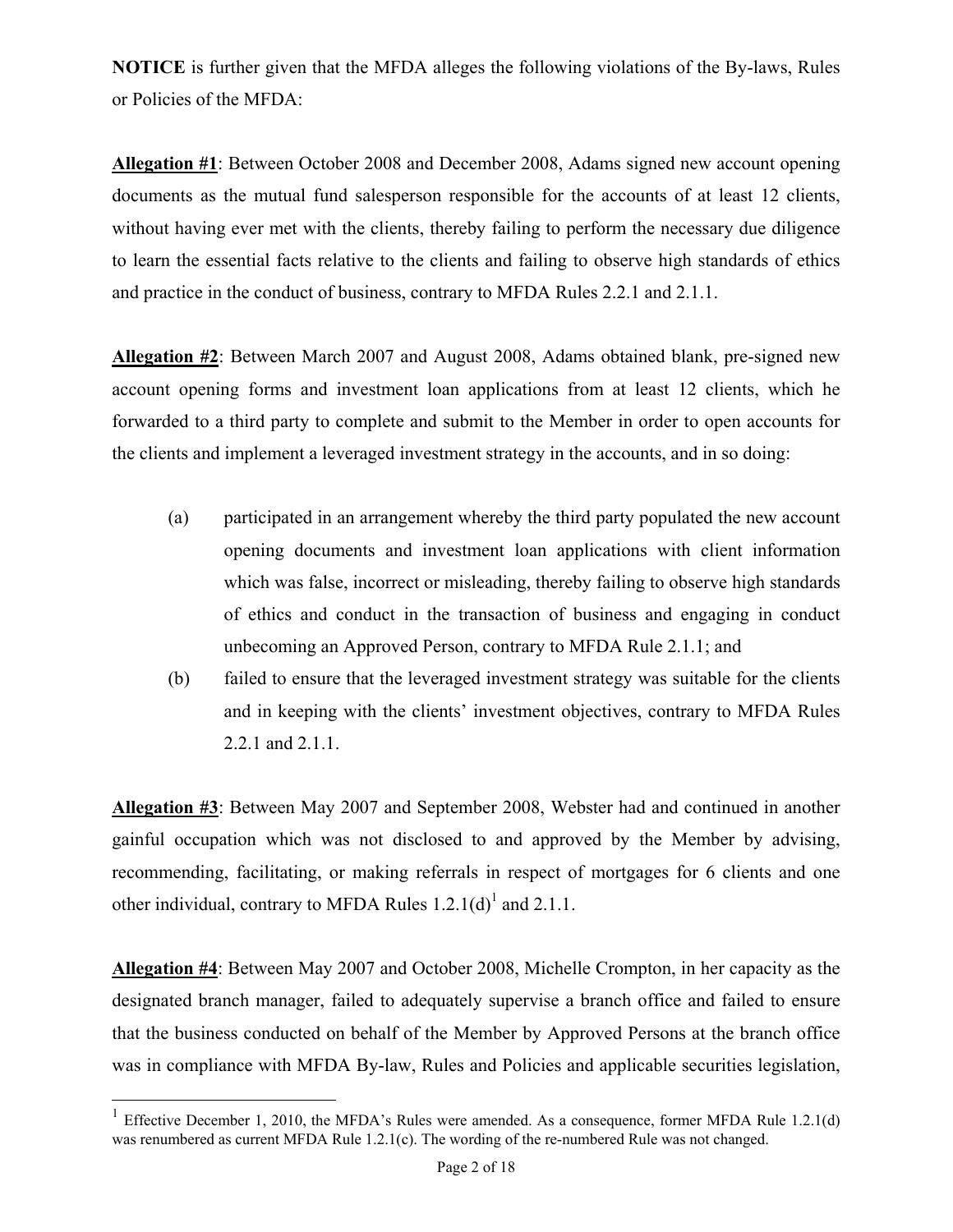contrary to MFDA Rules  $2.5.3(b)^2$ , 2.1.1 and MFDA Policy No. 2.

**Allegation #5**: Beginning in or around September 2010, Michelle Crompton and Henderson have failed to attend an interview requested by MFDA Staff during the course of an investigation, contrary to section 22.1 of MFDA By-law No. 1.

#### **PARTICULARS**

**NOTICE** is further given that the following is a summary of the facts alleged and intended to be relied upon by the MFDA at the hearing:

#### **Registration History**

#### *Adams*

1. Between October 24, 2008 and December 5, 2008, William Morris Adams ("Adams") was registered in Ontario as a mutual fund salesperson with W.H. Stuart Mutuals Ltd. ("WH Stuart"), a Member of the MFDA. From August 24, 2007 to October 15, 2008 Adams was registered in Ontario as a mutual fund salesperson with Monarch Wealth Corporation ("Monarch"), a Member of the MFDA. Adams had been registered as a mutual fund salesperson since 1997. Adams is currently not registered in the securities industry in any capacity.

2. At all material times, Adams worked out of a branch office located in Ottawa, Ontario.

#### *Michelle Crompton*

3. Between May 3, 2007 and October 20, 2008, Michelle Ann Crompton ("Michelle Crompton") was registered in Ontario as a mutual fund salesperson and branch manager with Monarch. From June 30, 2006 to March 30, 2007, Michelle Crompton was registered in Ontario as a mutual fund salesperson and branch manager with Desjardins Financial Security Investments Inc. ("Desjardins"), a Member of the MFDA. Michelle Crompton had been registered as a mutual fund salesperson since 1997. Michelle Crompton is currently not registered in the securities industry in any capacity.

 $\frac{1}{2}$  On December 3, 2010, MFDA Rule 2.5.3(b) was amended and renumbered to 2.5.5(d).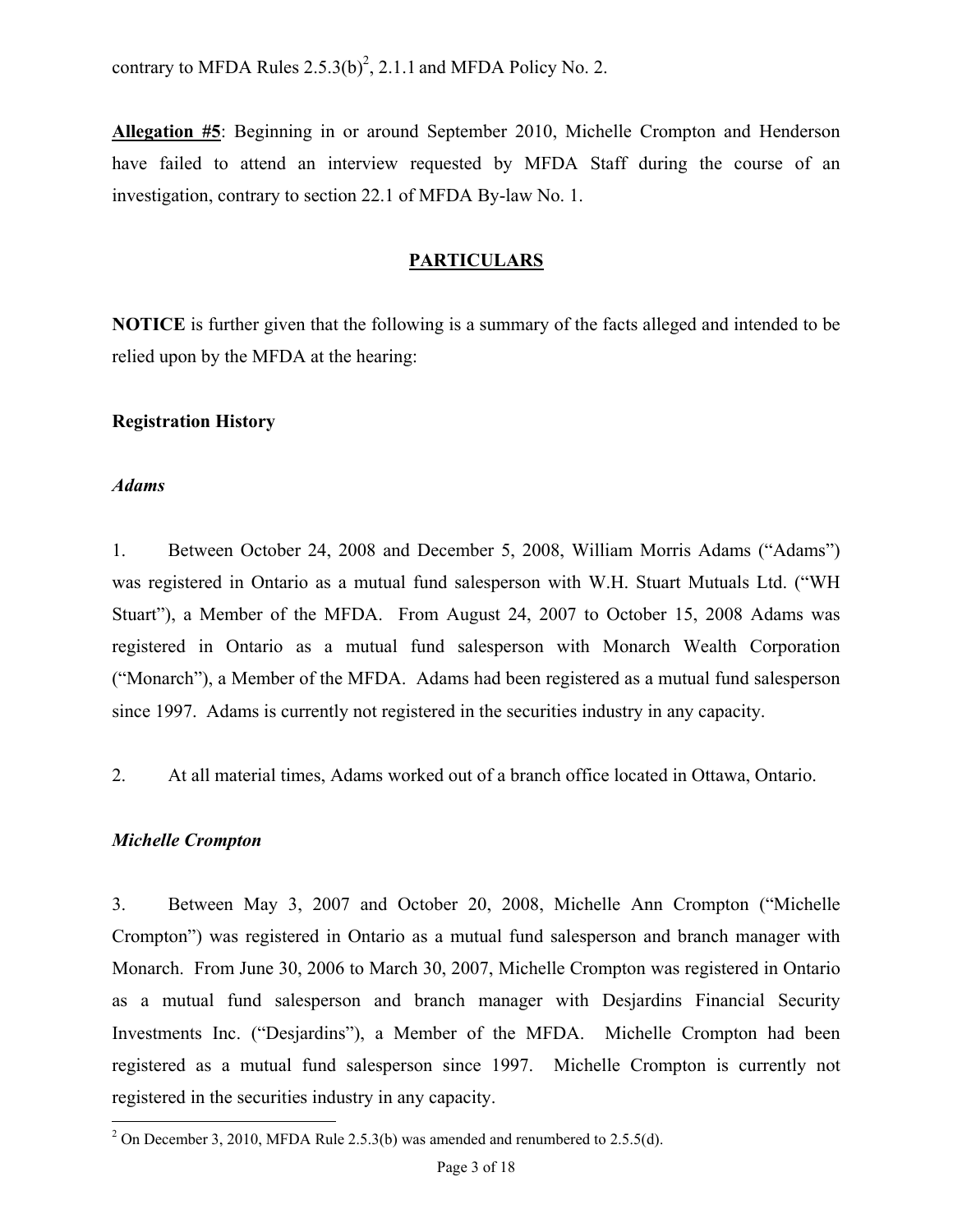#### *Henderson*

4. Between May 3, 2007 and October 20, 2008, William Craig Henderson ("Henderson") was registered in Ontario as a mutual fund salesperson with Monarch. From June 30, 2006 to March 30, 2007, Henderson was registered in Ontario as a mutual fund salesperson with Desjardins. Henderson had been registered as a mutual fund salesperson since 1997. Henderson is currently not registered in the securities industry in any capacity.

#### *Webster*

5. Between September 28, 2009 and November 6, 2009, Ian Omar Webster ("Webster") was registered in Ontario as a dealing representative with Monarch. From May 22, 2007 to September 28, 2009, Webster was registered in Ontario and British Columbia as a mutual fund salesperson with Monarch. Webster was registered in Ontario as a mutual fund salesperson with Desjardins between from June 30, 2006 to March 30, 2007. Webster had been registered as a mutual fund salesperson since 1995. Webster is currently not registered in the securities industry in any capacity.

6. At all material times, Michelle Crompton, Henderson and Webster worked out of a branch office located at 4100 Yonge Street, Toronto Ontario (the "York Mills Branch"). Michelle Crompton was the branch manager of the York Mills Branch.

#### **Background**

7. In or around November 2006, Desjardins conducted a review of the York Mills Branch. The branch review revealed, among other things, that Approved Persons at the York Mills Branch, including but not limited to Michelle Crompton, Henderson and Webster, were engaged in outside business activities and selling products that were not known to or approved by Desjardins. In particular, the Approved Persons at the York Mills Branch were involved in a company called Canada Mortgage & Lending Corp ("CMLC") and a leveraged investment strategy called "Debt Free…For Life". The audit revealed that Bradley Crompton was the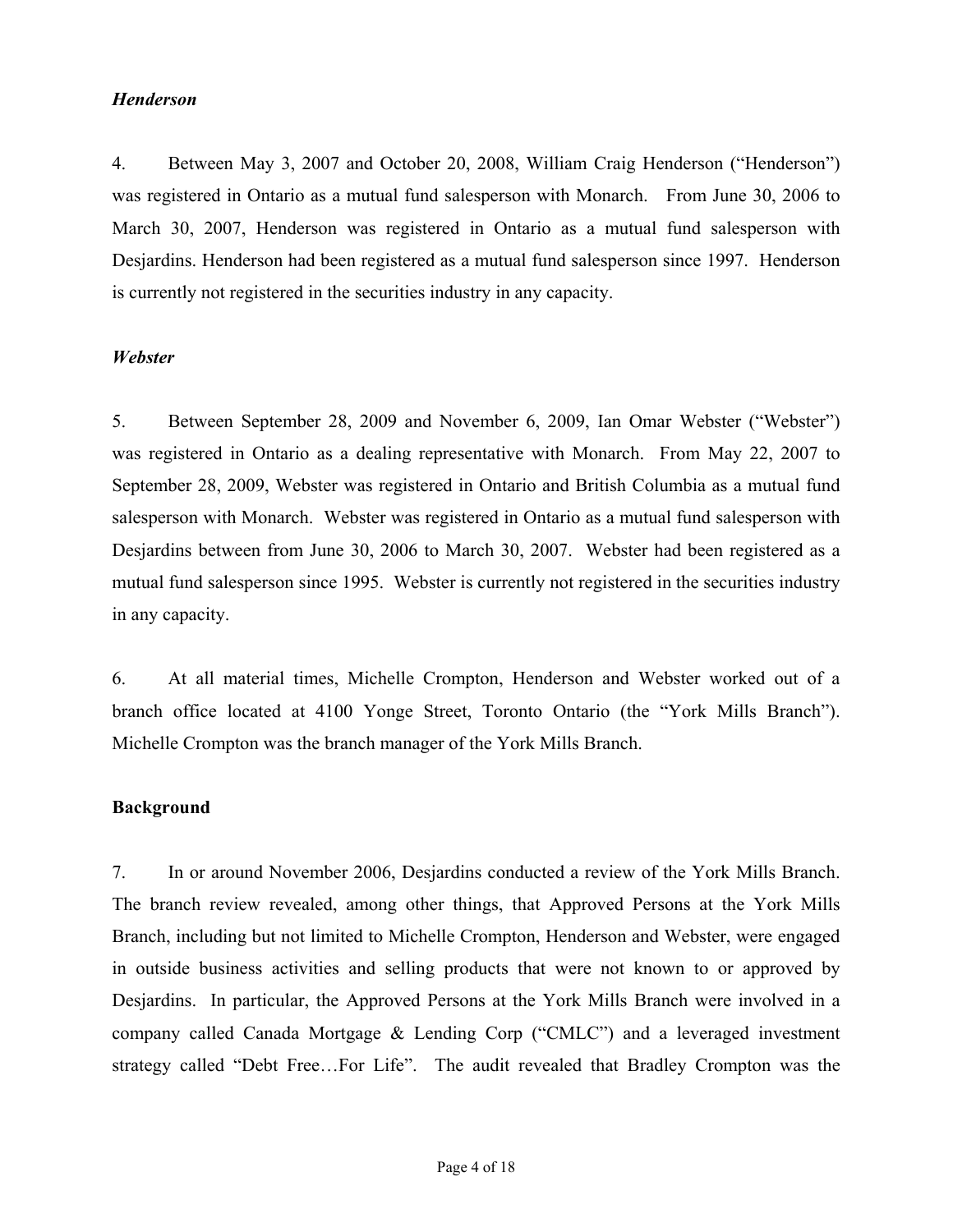President of CMLC.<sup>3</sup>

8. In or around May 2007, as a result of the branch review, Michelle Crompton, Henderson and Webster, along with the other Approved Persons at the York Mills Branch, resigned from Desjardins and transferred their registration to Monarch.

9. While registered with Monarch, the York Mills Branch operated under the trade name of Canada Mortgage & Lending Corp. The "CMLC" trade name was approved by Monarch to be used in conjunction with the business of Monarch.

10. In or around August 2007, CMLC opened a branch in Ottawa. Adams was hired by CMLC as the Regional Sales Manager for the CMLC branch in Ottawa. At the time, Adams was registered as a mutual fund salesperson with Monarch.

11. Commencing in or around November 2008, Monarch received a number of complaints from clients pertaining to a leveraged investment strategy which the clients associated with CMLC.

12. Monarch investigated the complaints and found, among other things, that unregistered individuals were servicing client accounts and that the clients' net worth and/or incomes had been inflated on investment loan applications that had been used to implement leveraged investment strategies in the accounts of the clients.

### *CMLC and Debt Free...For Life:*

1

13. CMLC promoted through newspaper ads and other media a leveraged investment strategy called "Debt Free…For Life" (the "Leveraged Investment Strategy").

14. The Leveraged Investment Strategy was not known to or approved by Monarch.<sup>4</sup>

<sup>&</sup>lt;sup>3</sup> Bradley Crompton is the spouse of Michelle Crompton. Bradley Crompton is the Respondent in the Notice of Hearing File No. 201258.

<sup>&</sup>lt;sup>4</sup> Monarch was aware that clients of CMLC were implementing leveraged investment strategies in their accounts but was not aware of the promotion or branding of those leveraged investments to clients as part of the "Debt Free…for Life" program.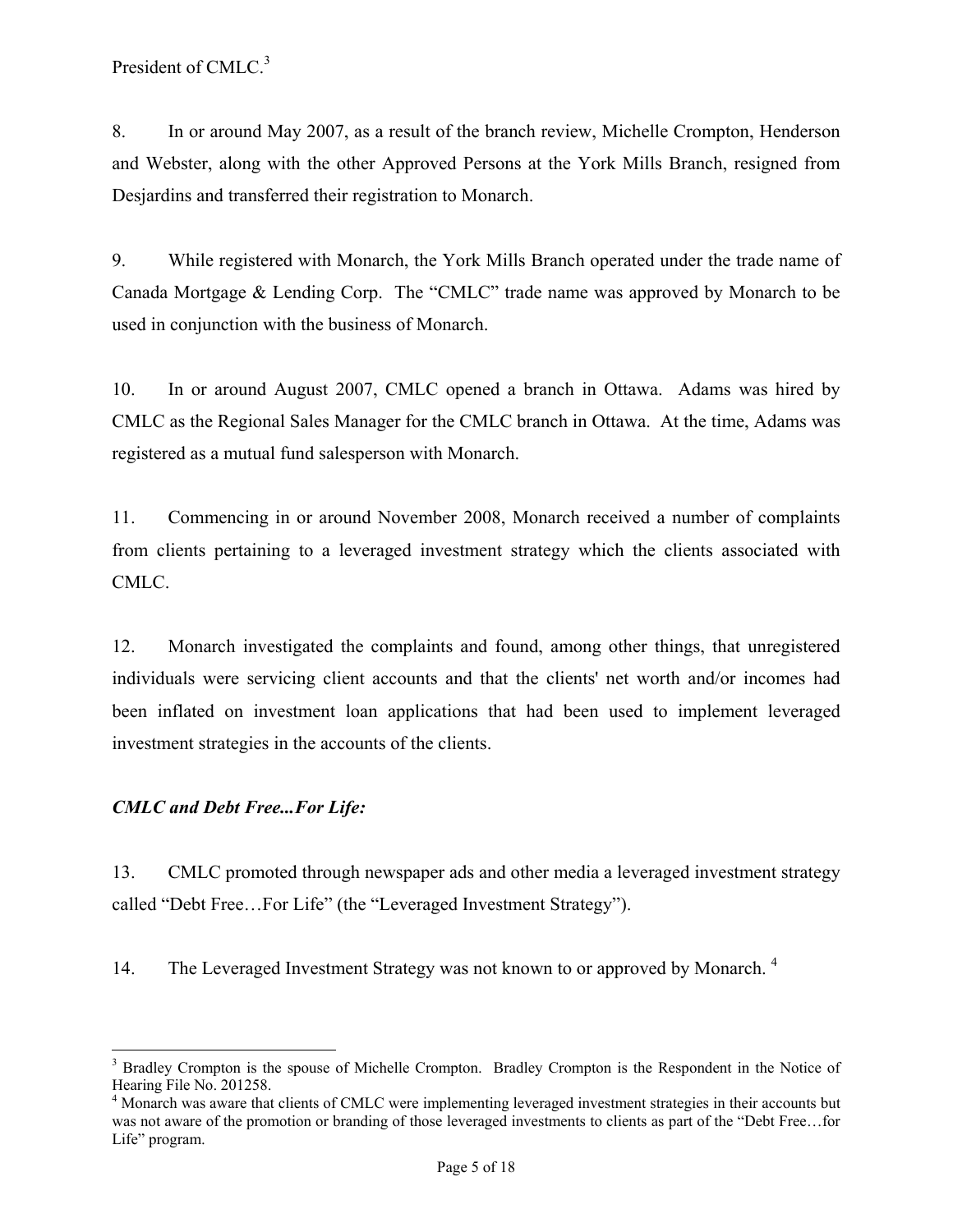15. Individuals answering the ads would receive an information package through the mail from CMLC entitled "Special Report". The Special Report contained information regarding a program (the Leveraged Investment Strategy) that purported to, among other things, consolidate a client's debt while increasing their cash flow and reducing their taxes.

16. CMLC would contact the individuals to set up meetings with CMLC representatives to discuss the Leveraged Investment Strategy.

17. The Leveraged Investment Strategy included recommendations that interested individuals become clients of Monarch, obtain investment loans or refinance the equity in their homes, and then use the borrowed monies to purchase mutual funds for their accounts and, for certain clients, a universal life insurance policy as well.

18. In most cases, CMLC recommended that clients use the borrowed monies to purchase return of capital ("ROC") mutual funds.<sup>5</sup> CMLC represented to the clients that the monthly distributions from the mutual funds they invested in would be sufficient to cover the payments on their investment loans, the premiums on life insurance policies and/or provide extra income.

#### **Allegation #1: (Adams)**

 $\overline{a}$ 

19. As stated above, effective October 24, 2008, Adams registration as a mutual fund salesperson was transferred from Monarch to WH Stuart.

20. Following Adams' registration at WH Stuart, the Chief Compliance Officer ("CCO") of WH Stuart contacted eight clients who had transferred their accounts from Monarch to WH Stuart to welcome the clients to the firm. Adams was the mutual fund salesperson assigned to the clients' accounts. The CCO was advised by some of the clients that they had never met Adams. The clients identified Michelle Crompton, Bradley Crompton and a non-registered individual employed by CMLC as the individuals with whom they had dealt in relation to their accounts.

<sup>&</sup>lt;sup>5</sup> "Return of capital" mutual funds are structured to pay a set monthly distribution (for example, 8%) to an investor that may include a return of the capital originally invested by the investor. In the event the value of these funds declines due to deteriorating market conditions or poor investment performance such that the amount of the promised monthly distributions exceeds the actual increase in the value of the funds, there is a real and substantial risk that the funds will be required to reduce, suspend or cancel altogether, the monthly distributions paid to investors.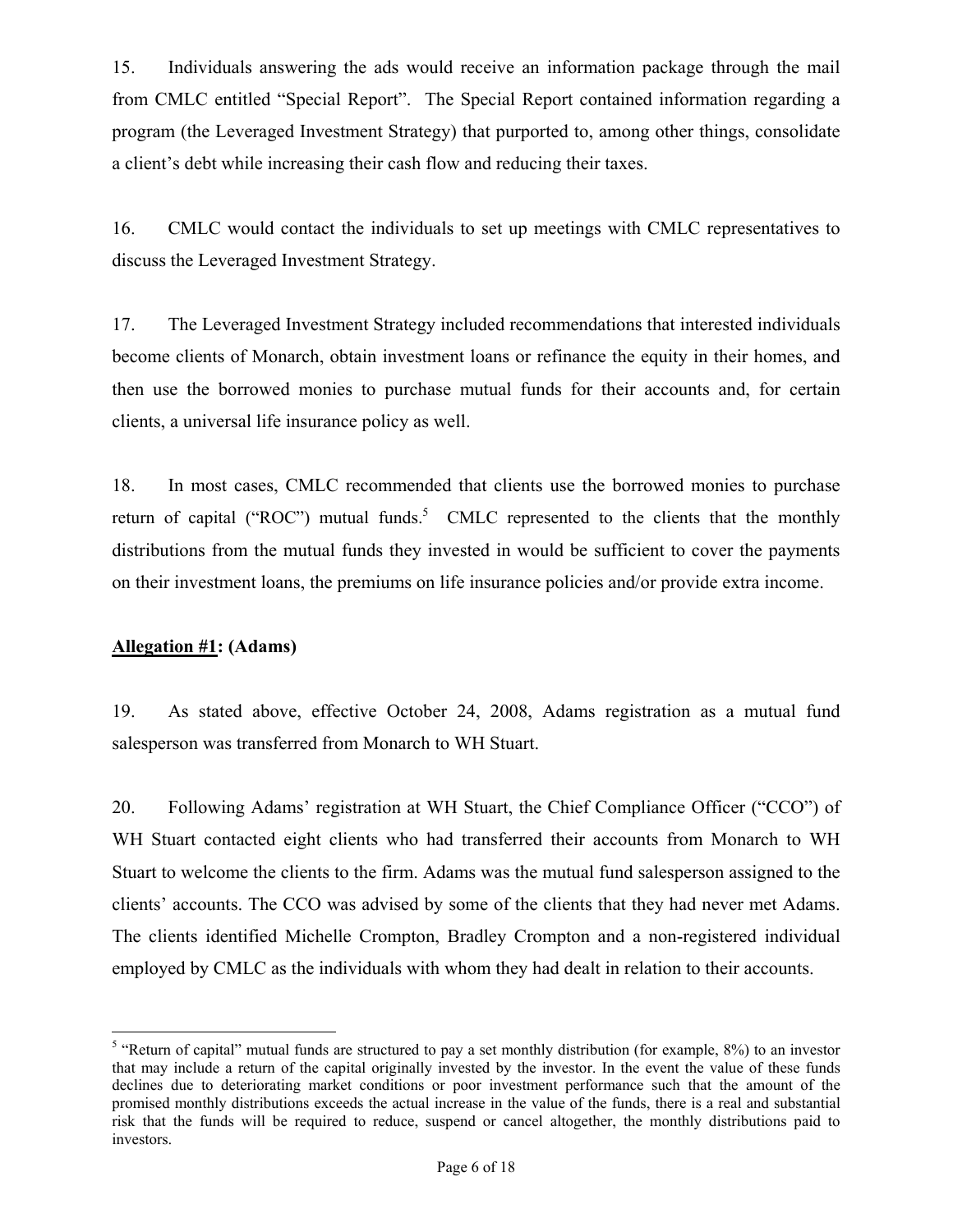21. On December 5, 2008, the CCO of WH Stuart sent an email to Adams informing him that he had contacted several of Adams' clients to welcome them to WH Stuart and in doing so, discovered that several of the clients had never met with Adams even though Adams had signed their new account opening documents at WH Stuart as the mutual funds salesperson assigned to their accounts.

22. On December 5, 2008, Adams responded by email to the CCO claiming that he had met with the clients directly to complete the documentation or had reviewed the documentation with the clients over the telephone.

23. On December 5, 2008, WH Stuart terminated Adams with cause for "allowing nonapproved personnel to facilitate the completion of Account Opening documents".

24. On December 10, 2008, WH Stuart filed a report through the MFDA's Member Events Tracking System ("METS") in accordance with MFDA Policy No. 6 advising that Adams had been terminated with cause effective December 5, 2008. In the METS report, WH Stuart advised that they became aware that Adams had arranged for non-registered individuals to meet with clients on his behalf to complete WH Stuart account opening documents and that Adams had signed the clients' new account opening documents without having ever met with the clients.

25. On August 24, 2010, Adams attended an interview with Staff of the MFDA and admitted that during the period October 2008 to December 2008 he had not in fact met with a total of 16 clients that had completed WH Stuart new account applications which he had signed as the mutual fund salesperson assigned to their accounts. He also admitted that he had not spoken with at least 12 of those 16 clients (Adams could not recall whether he had spoken with four of the clients).

26. By engaging in the conduct described above, Adams signed new account opening documents for at least 12 clients without meeting with the clients and performing the necessary due diligence to learn the essential facts relative to the clients, contrary to MFDA Rules 2.2.1 and 2.1.1.

#### **Allegation #2: (Adams)**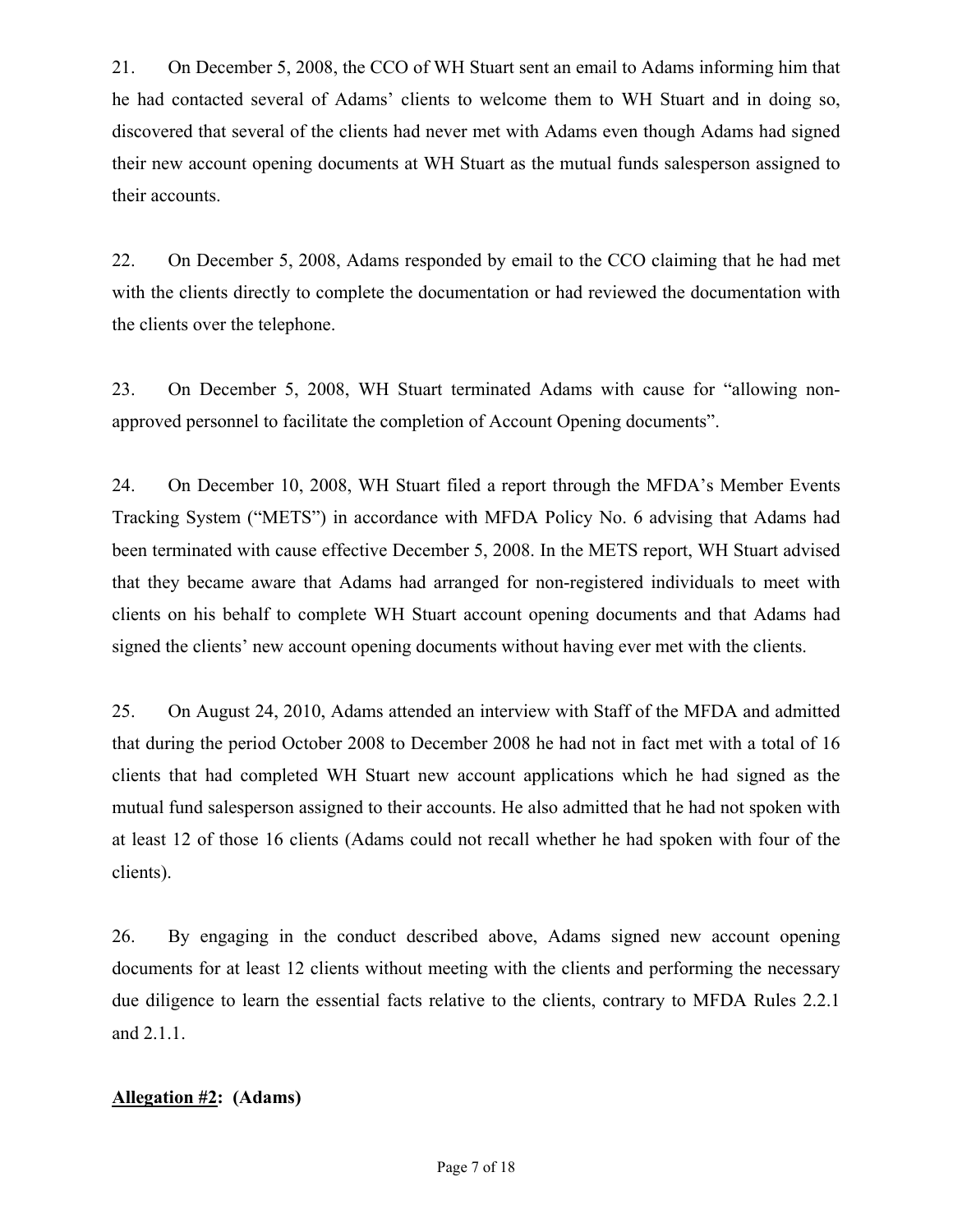27. Between March 2007 and August 2008, Adams met with at least 14 clients to discuss the Leveraged Investment Strategy with them. Adams recommended that they obtain investment loans or refinance the equity in their homes and use the borrowed monies to purchase mutual funds for their accounts.

28. Adams prepared a CMLC Financial Planning Division Fact Finder ("Fact Finder") for each client that contained the clients' KYC information.

29. Adams also prepared and had the clients' sign in blank the following documents:

- (a) Monarch new account opening documents in which the clients' KYC information was left blank (i.e. was not populated on the document); and
- (b) investment loan applications in which the clients' information, the loan amount and the specific mutual fund(s) to be purchased with the proceeds of the investment loans were all left blank.

30. Adams signed the clients' Fact Finder, Monarch new account opening documents and the investment loan applications and sent them to CMLC's "Underwriting Department" located in the York Mills Branch in Toronto.<sup>6</sup> The Underwriting Department would then populate the KYC information in the Monarch new account opening documents as well as the client information, loan amount and the specific mutual fund(s) to be purchased on the investment loan applications. The Underwriting Department populated the new account opening documents with false, incorrect or misleading client information designed to ensure the documentation would pass supervisory review by Monarch and would meet any criteria for the investment loans imposed by the lenders.

31. The Underwriting Department sent the completed Monarch new account opening documents and the investment loan applications directly from the York Mills Branch to Monarch for processing (i.e. they did not return the documents to Adams for his review and approval prior to the documents being submitted to Monarch). Neither Monarch nor the lender received the copy of the Fact Finder document which Adams completed with the clients and contained the

 $\overline{a}$ 

<sup>&</sup>lt;sup>6</sup> "Underwriting Department" was a term used by employees of CMLC. The Underwriting Department was made up of non-registered administrative staff, whose role was to complete the KYC information in a manner to ensure the client would qualify for the Leveraged Investment Strategy and the investment loans having regard to Monarch's internal supervisory requirements and the lenders' criteria, even if it meant falsifying the client's KYC information.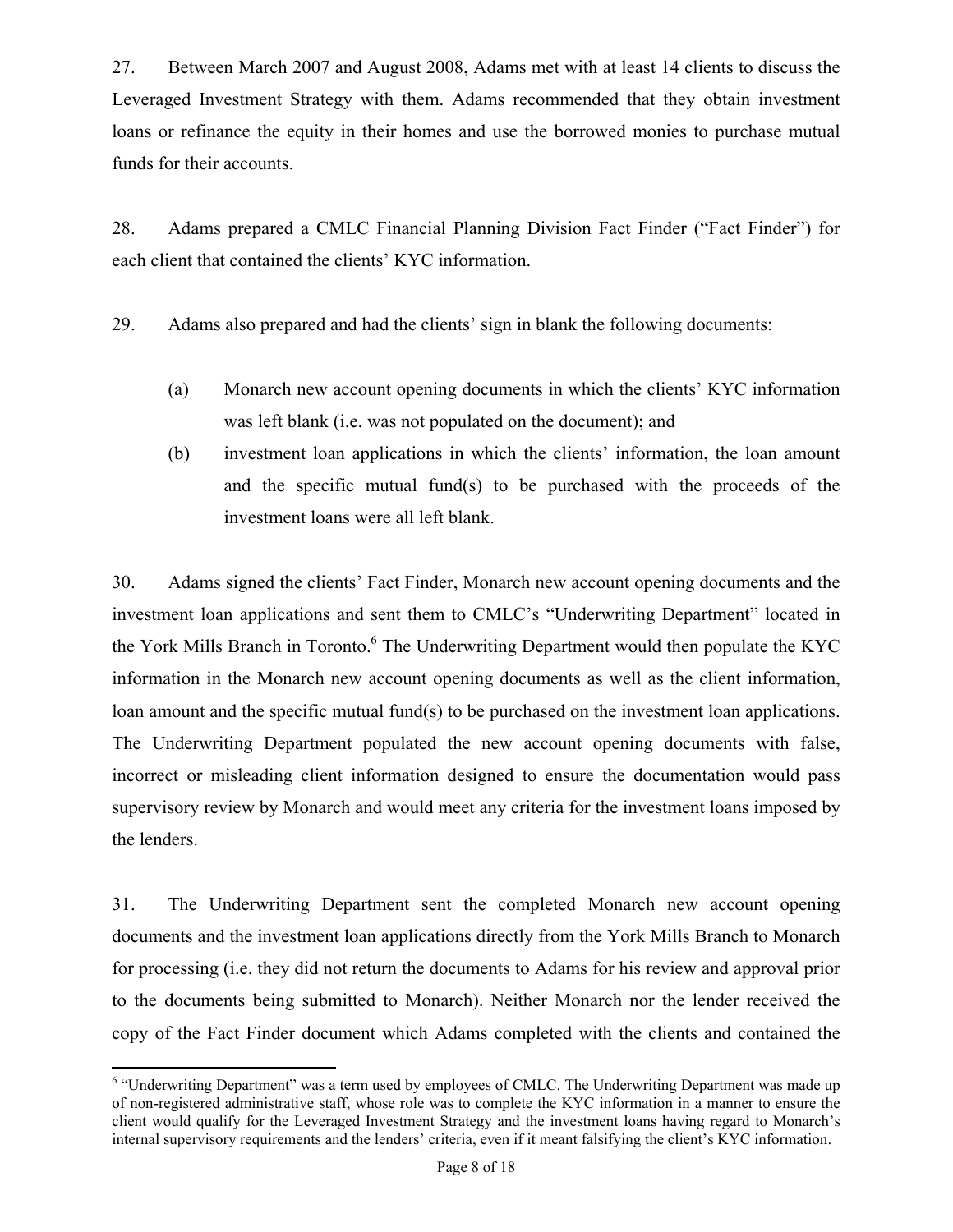32. Relying (unwittingly) on the new account opening documents and the investment loan applications which had been populated by the Underwriting Department with false, misleading or incorrect information, Monarch opened accounts for the clients and processed the investment loan applications with the lenders and thereafter Adams implemented the Leveraged Investment Strategy in the clients' accounts.

33. On August 24, 2010, Adams attended an interview with Staff and stated that he was under strict instructions from Bradley Crompton and Michelle Crompton to have the Monarch NAAF's and investment loan applications signed by the clients in blank and to then submit the documents, along with the Fact Finder, to the CMLC Underwriting Department at the York Mills Branch in Toronto. Adams stated that he was told by Bradley Crompton that the Monarch NAAF's and investment loan applications would be completed using the information from the Fact Finder which Adams had completed with the clients.

34. At all material times, Adams knew, or ought reasonably to have known had he reviewed the completed documents or compared them to the CMLC Fact Finder he had completed with the clients, that the Underwriting Department was completing the Monarch new account opening documents and the investment loan applications with client information that was false, misleading or incorrect.

35. By engaging in the conduct described above, between March 2007 and August 2008 Adams obtained blank, pre-signed new account opening forms and investment loan applications from at least 12 clients and in so doing:

- (a) participated in an arrangement whereby a third party, CMLC's "Underwriting Department", populated the new account opening documents and investment loan applications with client information which was false, incorrect or misleading, thereby failing to observe high standards of ethics and conduct in the transaction of business and engaging in conduct unbecoming an Approved Person, contrary to MFDA Rule 2.1.1; and
- (b) failed to ensure that the Leveraged Investment Strategy implemented in the clients' accounts was suitable for the clients and in keeping with the clients'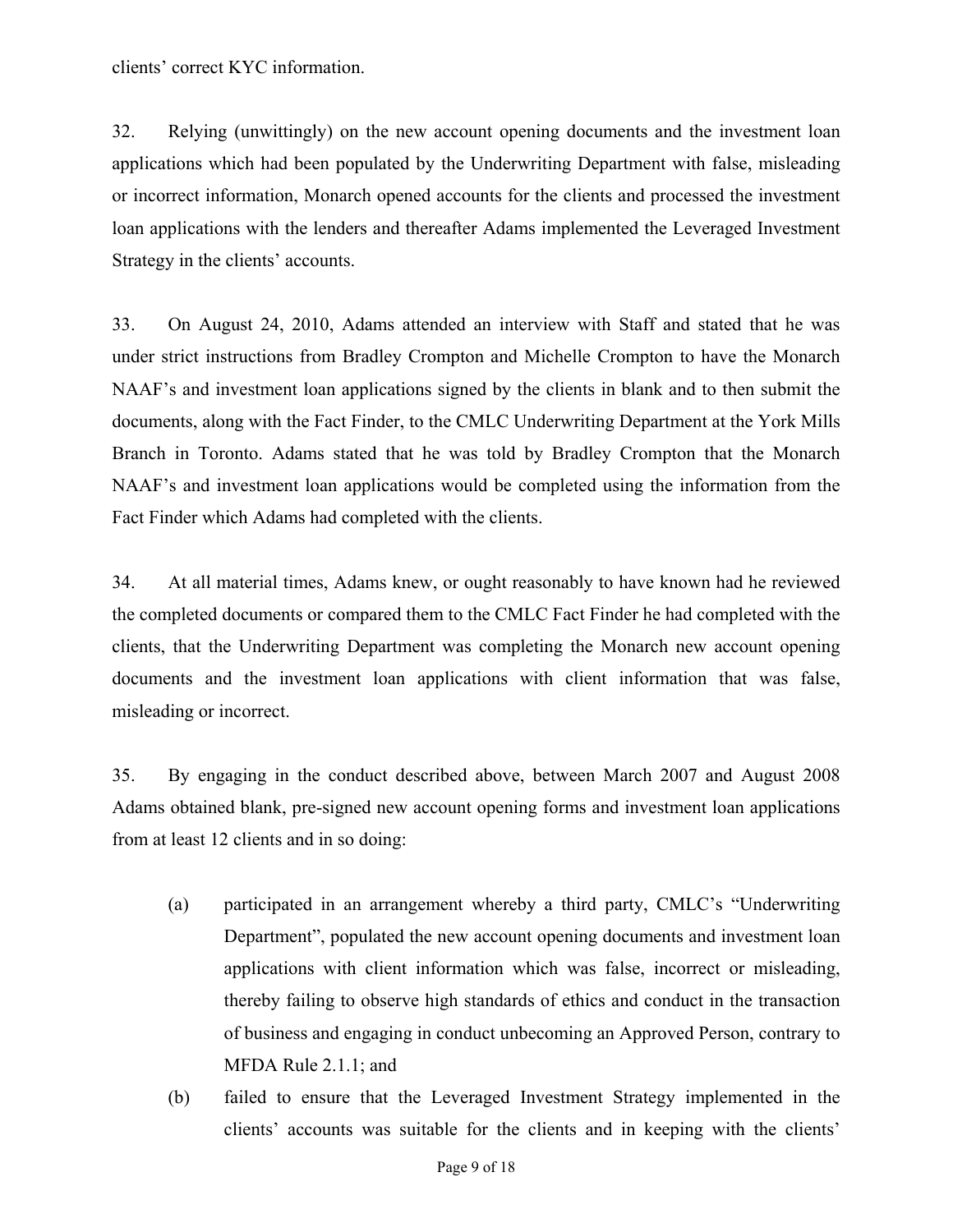#### **Allegation #3 (Webster)**

36. From May 2007 to September 2008, Webster was working out of the York Mills Branch of CMLC. During this time, Webster engaged in outside business activities by advising, recommending, facilitating or making referrals in respect of mortgages obtained by six clients and one other individual.

37. At all material times, Monarch's Compliance Manual prohibited Approved Persons from engaging in outside business activity without first providing notice in writing and obtaining written approval from Monarch.

38. On May 6, 2007, Webster completed Monarch's New Investment Representative Package. On the Dual Occupation Disclosure and Approval Form Webster only stated "Funds" and "Insurance" as his sources of business income.

39. On November 11, 2008, Webster completed Monarch's Annual Advisor Disclosure Form. In response to Monarch's question "Do you have a dual occupation or outside business activity that you are involved in?", Webster stated "No".

40. Webster did not seek or obtain approval from Monarch with respect to his involvement in facilitating mortgages. Monarch was not aware of and did not approve any of Webster's outside business activities with the exception of insurance.

41. By engaging in the activity described above, between May 2007 and September 2008 Webster had and continued in another gainful occupation which was not disclosed to and approved by Monarch by advising, recommending, facilitating, or making referrals in respect of mortgages obtained by six clients and one other individual, contrary to MFDA Rules 1.2.1(d) and 2.1.1.

#### **Allegation #4: (Michelle Crompton)**

42. In or around May 2007, CMLC hired two non-registered persons to meet with clients at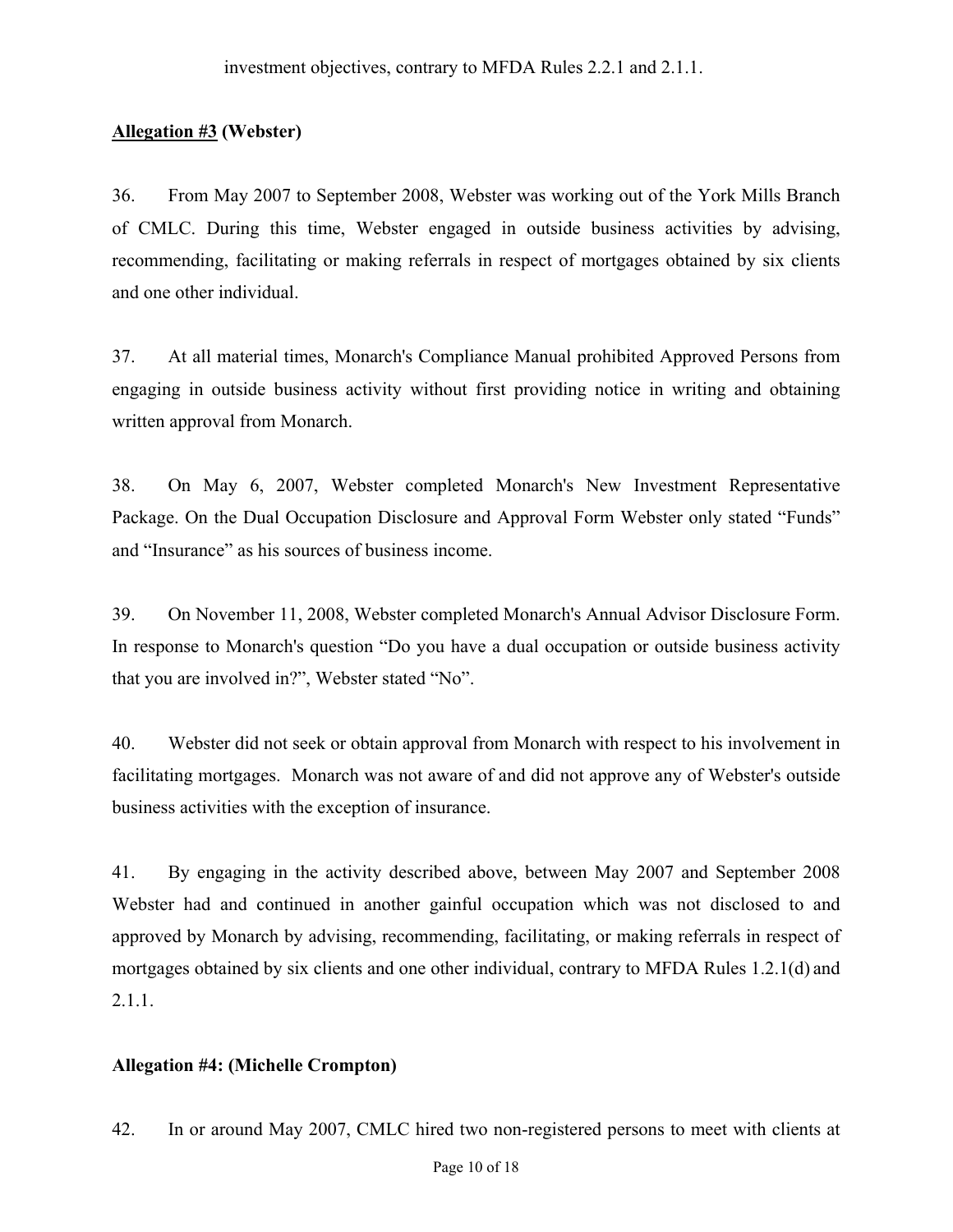the York Mills Branch. The non-registered persons were not employees or agents of Monarch. The non-registered persons were trained and instructed by CMLC to present the Leveraged Investment Strategy to interested individuals.

43. The non-registered persons would meet with Monarch clients, obtain relevant information from the clients, recommend the Leveraged Investment Strategy to the clients and then complete the requisite documents, including Monarch new account opening documents and investment loan applications, to facilitate the implementation of the Leveraged Investment Strategy in the clients' accounts.

44. Michelle Crompton and Bradley Crompton instructed the non-registered persons to get the clients to sign the Monarch new account opening documents and the investment loan applications in blank (i.e. without the client's KYC information filled out). The documents would then be sent to the CMLC Underwriting Department. The Underwriting Department would then populate the KYC information in the documents in a manner which would ensure the documentation would pass supervisory review by Monarch and meet any criteria imposed by the lenders. An Approved Person at the York Mills Branch then reviewed the completed documentation for completeness only and signed it as the mutual fund salesperson ostensibly servicing the accounts. In most cases, the Approved Person who signed the documentation had never met with met with the client; if the Approved Person had met with or spoken to the client briefly, the Approved Person had not engaged in the account opening process with the client in any meaningful way. Once the Monarch new account opening documents and investment loan applications had been signed by the Approved Person, the documents were returned to the Underwriting Department to be delivered to Monarch for processing.

45. At all material times, the clients were led to believe and understood that the nonregistered persons at CMLC with whom they dealt were responsible for their accounts.

#### *Client Complaints*

46. On July 3, 2008, Monarch received a complaint from client MC. Adams was the mutual funds salesperson assigned to the account.

47. Between July and August 2008, Monarch and Michelle Crompton exchanged a series of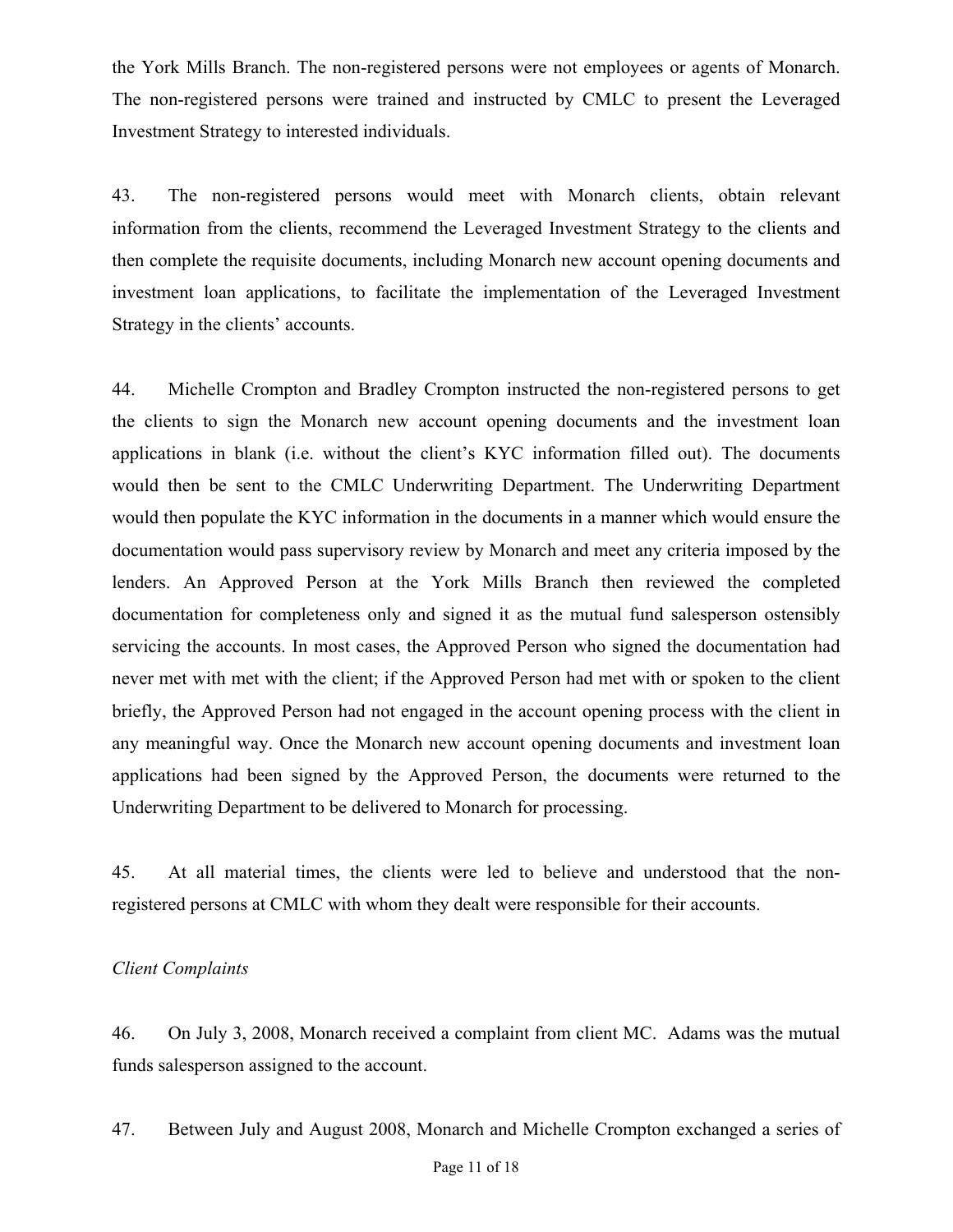correspondence with respect to the complaint from client MC.

48. On September 4, 2008, the Ontario Securities Commission ("OSC") received a complaint from client DA. Henderson was the mutual funds salesperson assigned to client DA's account.

49. On or about September 5, 2008, Monarch became aware of eight investment loans processed for clients of the York Mills Branch (as well as Adams in Ottawa) with AGF Trust Inc. that were in arrears. On September 5, 2008, Monarch stopped processing all pending investment loans applications to AGF Trust received from the York Mills Branch (and Adams).

50. On or about September 8, 2008, Monarch became aware of up to 25 clients associated with the York Mills Branch (as well as Adams in Ottawa) who may have had issues relating to the repayment of their investment loans.

51. On September 9, 2008, Monarch stopped processing all pending investment loan applications to B2B Trust Inc. received from the York Mills Branch (and Adams). Monarch sent a letter to Michelle Crompton dated September 9, 2008, advising that Monarch would not process any further investment loan applications received from the York Mills Branch until all client issues had been investigated and properly resolved. Monarch also stated that they would be conducting a review of the York Mills Branch.

52. On September 10, 2008, Monarch conducted a review of the York Mills Branch. During the review, Monarch was advised by Michelle Crompton that:

- a) Despite being aware of issues related to the repayment of investment loans, she had made limited attempts to contact the clients and/or made no attempt to resolve the issues;
- b) She had failed to advise Monarch's Compliance Department of any client issues relating to the repayment of investment loans; and
- c) She was aware that Bradley Crompton, an unregistered person, was providing investment advice with respect to leveraged investing with mutual funds.

53. On September 22, 2008, Monarch sent a letter to Bradley Crompton, in his capacity as President of CMLC (which operated the York Mills Branch), summarizing the compliance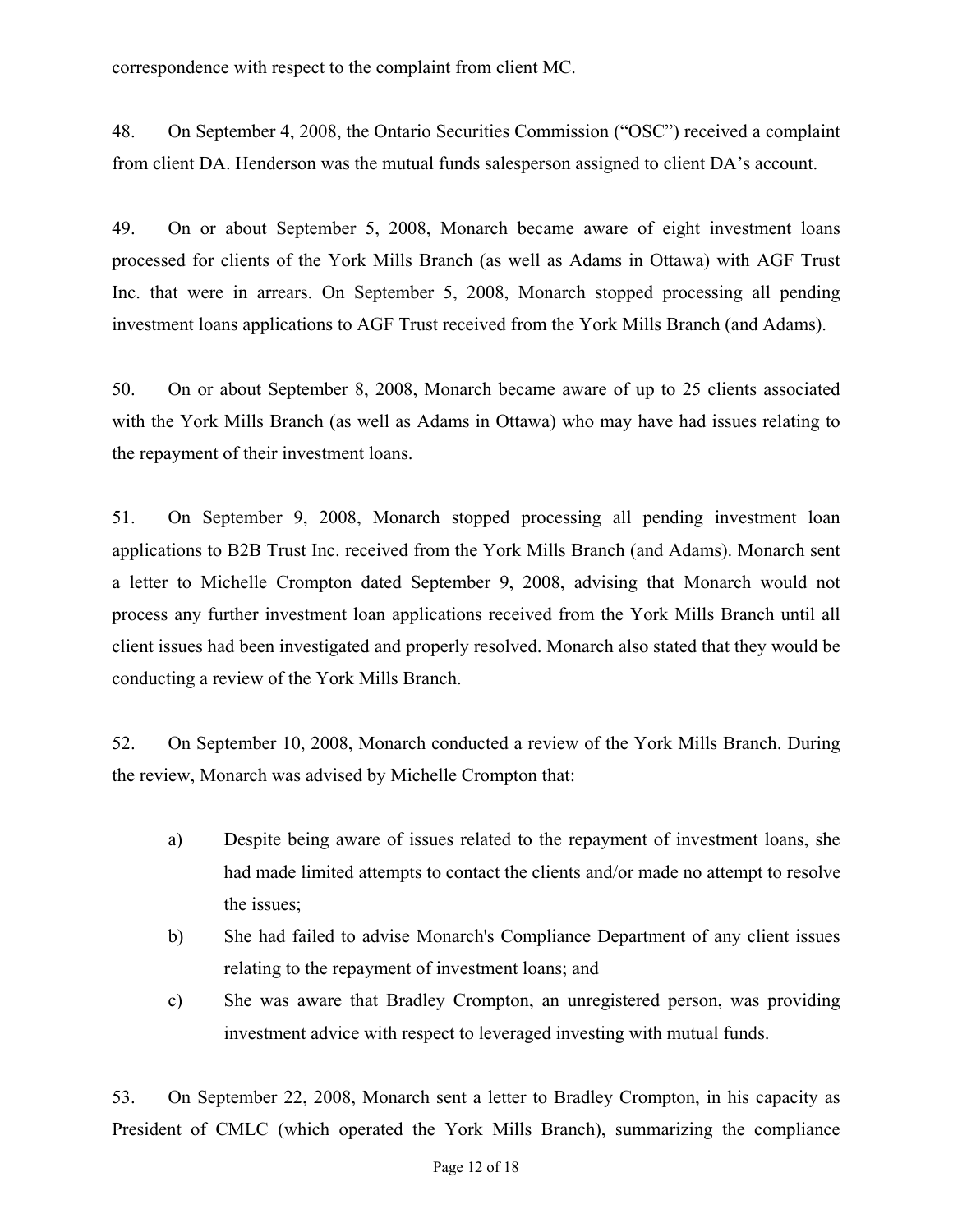deficiencies identified at the York Mills Branch during the review and setting out a timeline to rectify the deficiencies. Monarch placed the York Mills Branch on strict supervision for a period of six months and issued a warning letter to Michelle Crompton for inadequate branch supervision and required her to undergo Branch Manager training. Monarch also requested confirmation from Brad Crompton, in his capacity as the President of CMLC, that he would be responsible for reimbursing all clients who had incurred, or would incur, losses, costs or fees relating to the performance of their leveraged investments or any steps required to be taken to unwind the leveraged investments.

54. At all material times, Michelle Crompton was the designated branch manager responsible for supervising trading activity at the York Mills Branch and ensuring that any business conducted on behalf of Monarch at those locations was in compliance with Monarch's policies and procedures, MFDA By-laws, Rules and Policies and applicable securities legislation.

55. The deficiencies at the York Mills Branch were not addressed nor did Bradley Crompton confirm that CMLC would reimburse clients for any losses or costs incurred as a result of the leveraged investment activity relating to CMLC, as set out in the September 22, 2008 letter.

56. On October 20, 2008, Monarch terminated Michelle Crompton for failing to adequately supervise investment activity and investment loans processed through the York Mills Branch (including Adams' activity in Ottawa).

57. Due to the Respondent's failure to cooperate with MFDA Staff's investigation, as described in further detail in Allegation #5 below, Staff was unable to determine the full nature and extent of Michelle Crompton's involvement in the CMLC activity described herein.

58. By engaging in the conduct described above, between May 2007 and October 2008, Michelle Crompton, in her capacity as the designated branch manager, failed to adequately supervise a branch and failed to ensure that the business conducted on behalf of the Member by Approved Persons at the branch was in compliance with applicable securities legislation and the MFDA By-law and Rules, contrary to MFDA Rules 2.5.3(b), 2.1.1 and MFDA Policy No. 2.

#### **Allegation #5**: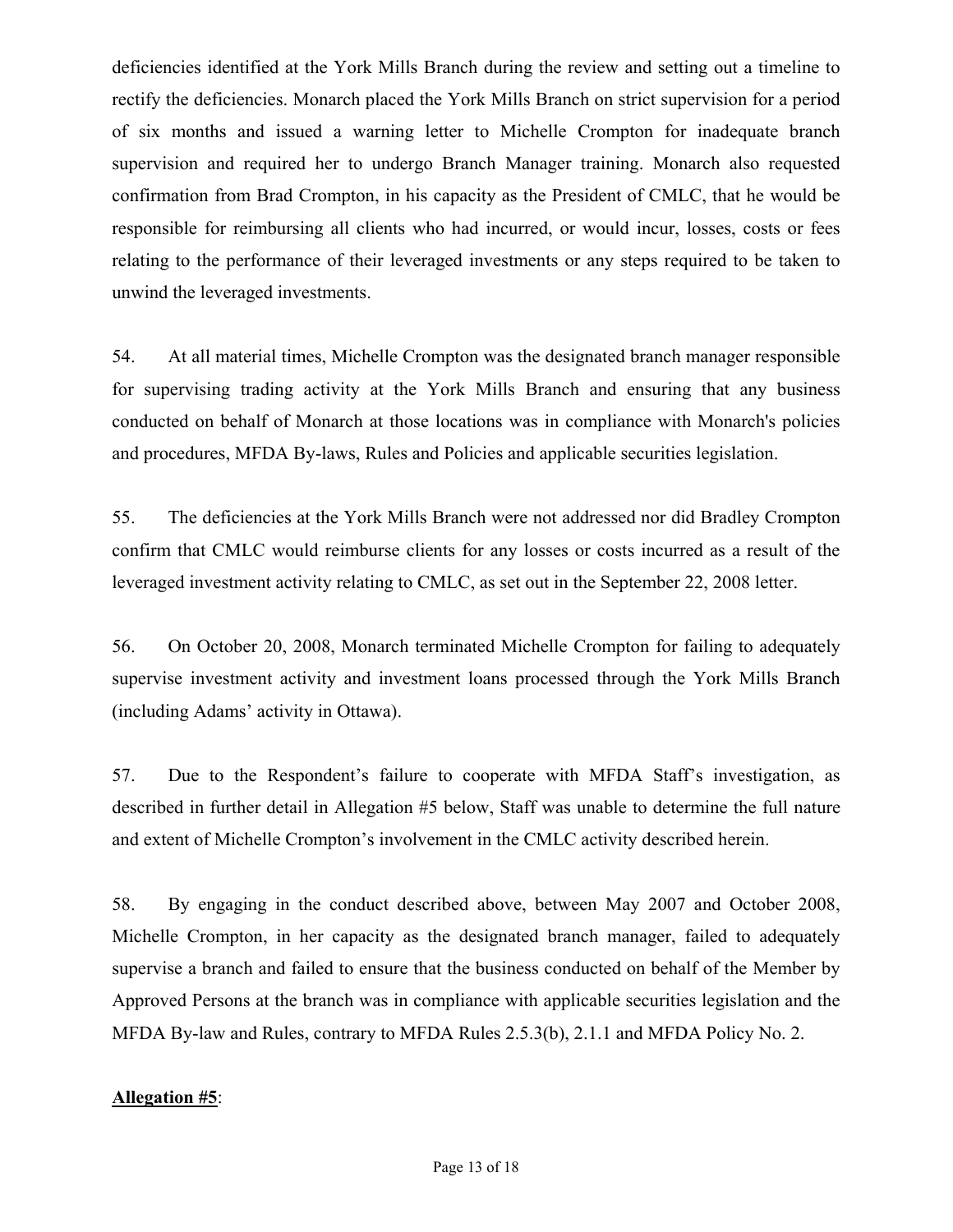59. As described in greater detail below, Michelle Crompton and Henderson failed to cooperate with MFDA Staff's investigation of this matter.

60. In or around February 2010, MFDA Staff contacted Michelle Crompton and Henderson to schedule their attendance for an interview as part of Staff's investigation into their activities while at Monarch. Staff was advised that Michelle Crompton and Henderson had retained the same counsel to represent them (the "Counsel").<sup>7</sup>

61. Between March 2010 and August 2010, Staff and the Counsel communicated with respect to scheduling the attendance of Michelle Crompton and Henderson for an interview.

62. On August 17, 2010, the Counsel advised Staff that his clients were available during the week of September 21, 2010.

63. On August 23, 2010, Staff sent an email to the Counsel proposing the following dates for the interviews:

- (a) Henderson: September 21, 2010;
- (b) Michelle Crompton: September 22, 2010; and
- (c) Bradley Crompton: September 23, 2010.

64. On September 7, 1010, the Counsel confirmed the attendance of Michelle Crompton and requested that the interview dates for Bradley Crompton and Henderson be switched, as Bradley Crompton was not available on September 23, 2010.

65. On September 8, 2010, Staff replied confirming Henderson's interview date for September 21, 2010 and requested further available dates Bradley Crompton.

66. On September 16, 2010, the Counsel advised that he was no longer retained by Bradley Crompton, Michelle Crompton and Henderson. The Counsel also advised that it was his understanding that Bradley Crompton, Michelle Crompton and Henderson would not be attending the scheduled interviews.

 $\overline{a}$ 7

At the material time, the same counsel also represented Bradley Crompton.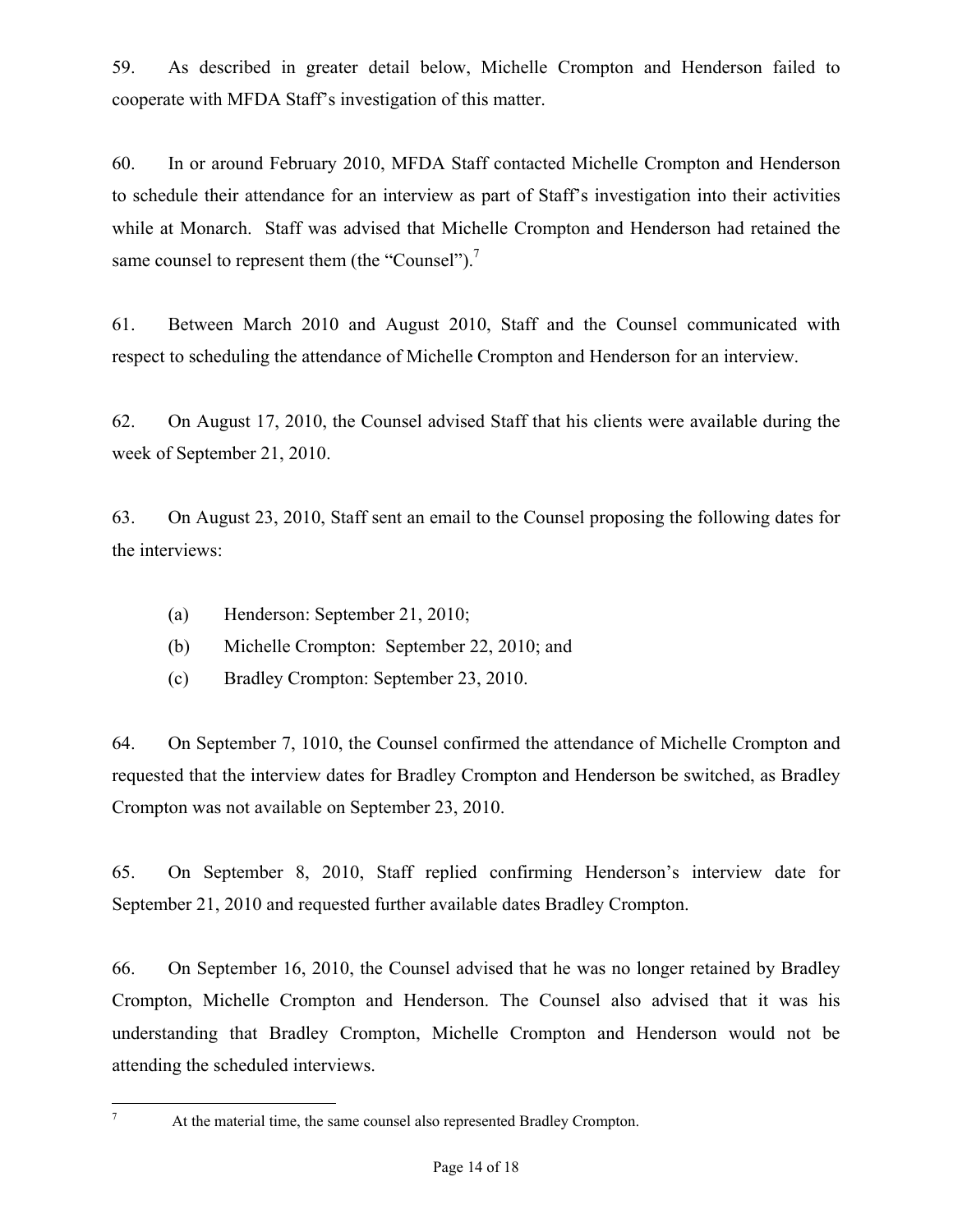67. On September 22, 2010, Staff of the MFDA sent letters to Henderson, Michelle Crompton and Bradley Crompton requesting their attendance for an interview on the following dates, respectively: October 19, 20, and 21, 2010.

68. Henderson, Michelle Crompton and Bradley Crompton failed to attend at their respective interviews and on October 26, 2010, Staff wrote again to Henderson, Michelle Crompton and Bradley Crompton requesting their attendance for an interview on the following dates, respectively: November 23, 24 and 25, 2010. The letters were delivered to Henderson, Michelle Crompton and Bradley Crompton by personal service.

69. On November 22, 2010, Henderson sent an email to Staff of the MFDA to advise that he wished to postpone the interview. Henderson wrote: "…I am no longer in the Mutual Fund industry, and I currently do not intend to reinstate my license to sell Mutual Funds." On November 23, 2010, Staff of the MFDA replied to Henderson by email to advise that he was required to attend the interview, failing which, the MFDA would consider initiating disciplinary proceedings against him.

70. On November 23, 2010, Michelle Crompton sent an email to Staff of the MFDA, attaching a letter, in which she stated that he would not be attending the interview on November 24, 2010. In the attached letter, Michelle Crompton stated: "I am writing to inform you that I no longer wish to retain or re-license myself with regards to the MFDA..."

71. To date Michelle Crompton and Henderson have failed to cooperate with MFDA Staff's investigation. As a result of their failure to attend an interview, Staff of the MFDA has not been able to determine the full nature and extent of their involvement in the activity described above.

72. Beginning in or around September 2010, Michelle Crompton and Henderson have failed to attend an interview requested by MFDA Staff during the course of an investigation, contrary to section 22.1 of MFDA By-law No. 1.

**NOTICE** is further given that the Respondent shall be entitled to appear and be heard and be represented by counsel or agent at the hearing and to make submissions, present evidence and call, examine and cross-examine witnesses.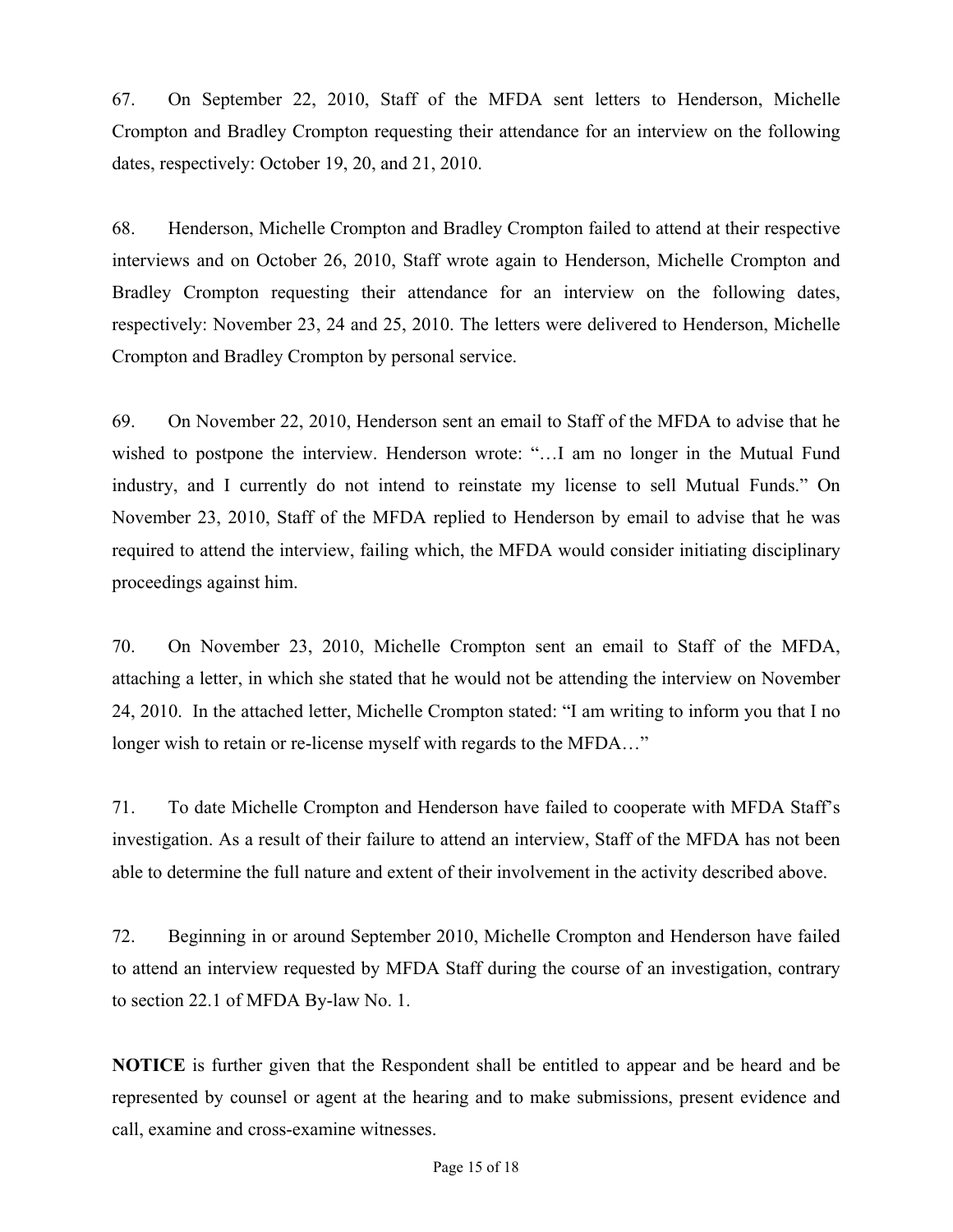**NOTICE** is further given that MFDA By-laws provide that if, in the opinion of the Hearing Panel, the Respondent:

- has failed to carry out any agreement with the MFDA;
- has failed to comply with or carry out the provisions of any federal or provincial statute relating to the business of the Member or of any regulation or policy made pursuant thereto;
- has failed to comply with the provisions of any By-law, Rule or Policy of the MFDA;
- has engaged in any business conduct or practice which such Regional Council in its discretion considers unbecoming or not in the public interest; or
- is otherwise not qualified whether by integrity, solvency, training or experience,

the Hearing Panel has the power to impose any one or more of the following penalties:

- (a) a reprimand;
- (b) a fine not exceeding the greater of:
	- (i) \$5,000,000.00 per offence; and
	- (ii) an amount equal to three times the profit obtained or loss avoided by such person as a result of committing the violation;
- (c) suspension of the authority of the person to conduct securities related business for such specified period and upon such terms as the Hearing Panel may determine;
- (d) revocation of the authority of such person to conduct securities related business;
- (e) prohibition of the authority of the person to conduct securities related business in any capacity for any period of time;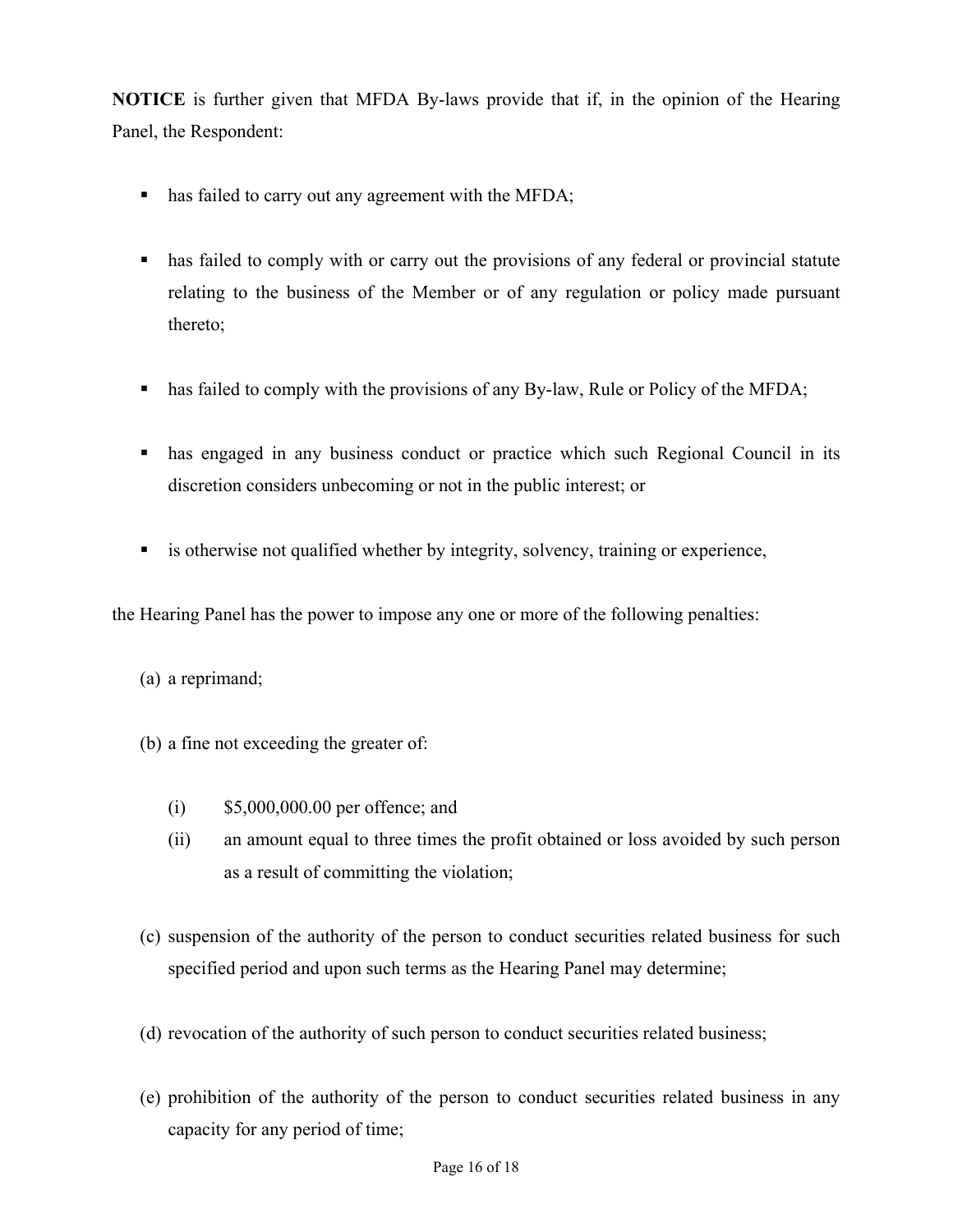(f) such conditions of authority to conduct securities related business as may be considered appropriate by the Hearing Panel;

**NOTICE** is further given that the Hearing Panel may, in its discretion, require that the Respondent pay the whole or any portion of the costs of the proceedings before the Hearing Panel and any investigation relating thereto.

**NOTICE** is further given that the Respondent must **serve** a **Reply** on Enforcement Counsel and **file** a **Reply** with the Corporate Secretary within twenty (20) days from the date of service of this Notice of Hearing.

A **Reply** shall be **served** upon Enforcement Counsel at:

 Mutual Fund Dealers Association of Canada 121 King Street West, Suite 1000 Toronto, Ontario M5H 3T9 Attention: H. C. Clement Wai Fax: 416-361-9073 Email: cwai@mfda.ca

A **Reply** shall be **filed** by:

(a) providing 4 copies of the **Reply** to the Corporate Secretary by personal delivery, mail or

courier to:

The Mutual Fund Dealers Association of Canada 121 King Street West, Suite 1000 Toronto, Ontario M5H 3T9 Attention: Office of the Corporate Secretary; or

- (b) transmitting 1 copy of the **Reply** to the Corporate Secretary by fax to fax number 416- 361-9781, provided that the Reply does not exceed 16 pages, inclusive of the covering page, unless the Corporate Secretary permits otherwise; or
- (c) transmitting 1 electronic copy of the **Reply** to the Corporate Secretary by e-mail at CorporateSecretary@mfda.ca.

A **Reply** may either: